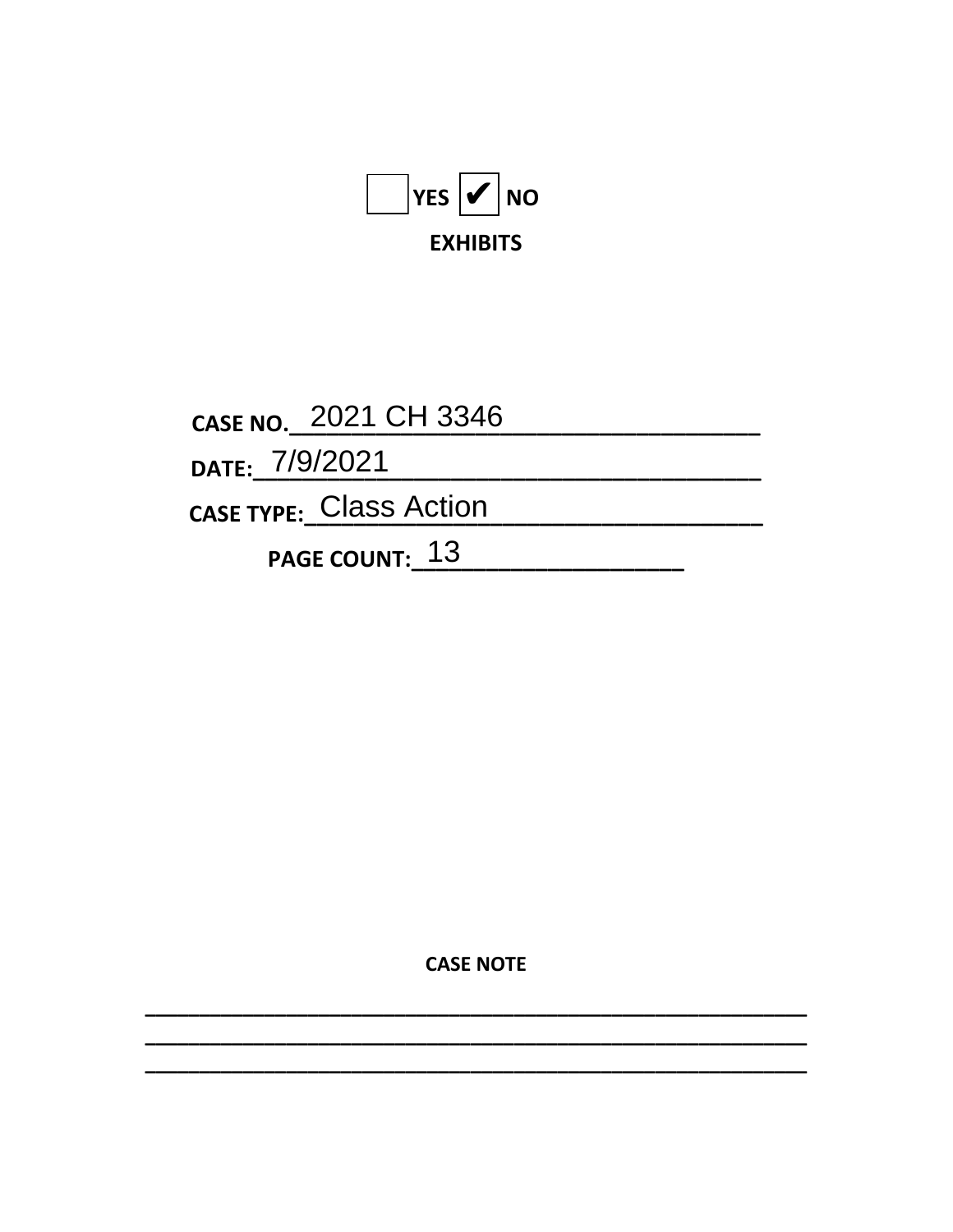FILED

7/9/2021 1:30 PM IRIS Y. MARTINEZ CIRCUIT CLERK COOK COUNTY, IL

# **IN THE CIRCUIT COURT OF COOK COUNTY, ILLINOIS COUNTY DEPARTMENT, CHANCERY DIVISION**

| SHANNON CARPENTER, individually              | 2021CH03346                |  |
|----------------------------------------------|----------------------------|--|
| and on behalf of similarly situated          | 13979767                   |  |
| individuals,                                 |                            |  |
| Plaintiff,                                   | No. 2021CH03346            |  |
| V.                                           | Hon.                       |  |
| SOUNDHOUND, INC.,<br>a Delaware Corporation. | <b>Jury Trial Demanded</b> |  |
| Defendant.                                   |                            |  |

# **CLASS ACTION COMPLAINT**

Plaintiff Shannon Carpenter ("Plaintiff"), individually and on behalf of other similarly situated individuals, brings this Class Action Complaint against Defendant SoundHound, Inc. ("Defendant" or "SoundHound") for violations of the Illinois Biometric Information Privacy Act, 740 ILCS 14/1, *et seq*. ("BIPA"), and to obtain redress for all persons injured by Defendant's conduct. Plaintiff alleges as follows based personal on knowledge as to his own acts and experiences, and as to all other matters, upon information and belief, including an investigation conducted by his attorneys.

## **INTRODUCTION**

1. Plaintiff alleges that Defendant violated BIPA by collecting, possessing, redisclosing, and profiting from his voiceprint biometric identifiers without obtaining written consent to collect, store, or disseminate such information. For the reasons discussed in greater detail below, Defendant's violations of BIPA have caused injury to Plaintiff and members of the putative class.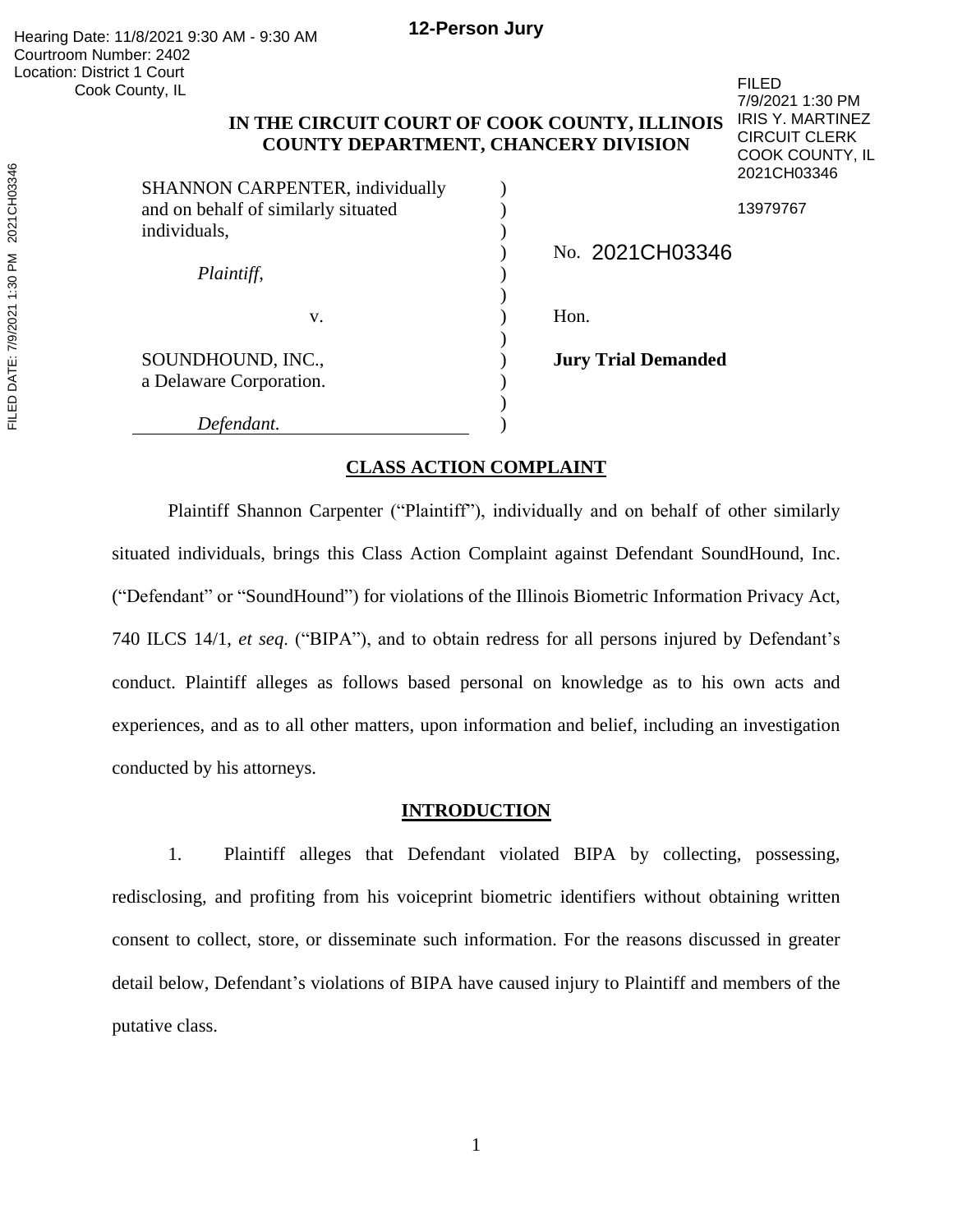2. Plaintiff seeks to represent a class of individuals who used Defendant's automated interactive voice technology, "Houndify," which is integrated into various platforms and applications, such as Pandora Media, Inc.'s "Pandora" music mobile application, and had their unique, biometric voiceprints collected and used without their consent or authorization.

3. Plaintiff and the other members of the putative class have suffered a concrete injury resulting from their biometric data being collected, disseminated, and used for profit without their knowledge or consent, thus materially decreasing the security of this intrinsically inalterable information, and substantially increasing the likelihood that they will suffer as victims of fraud and/or identity theft in the future.

4. On behalf of himself and the proposed Class defined below, Plaintiff seeks an injunction requiring Defendant to comply with BIPA, as well as an award of statutory damages to the Class, together with costs and reasonable attorneys' fees.

#### **PARTIES**

5. At all relevant times, Plaintiff Shannon Carpenter has been a resident and a citizen of the state of Illinois.

6. Defendant SoundHound, Inc. is a Delaware company, headquartered in California, that conducts substantial business throughout Illinois, including in Cook County.

## **JURISDICTION AND VENUE**

7. This Court may assert personal jurisdiction over Defendant pursuant to 735 ILCS 5/2-209 in accordance with the Illinois Constitution and the Constitution of the United States, because Defendant is doing business within this State and because Plaintiff's claims arise out of Defendant's unlawful in-state actions, as Defendant captured, collected, stored, used and profited from the collection of Plaintiff's biometric identifiers and/or biometric information in this State.

2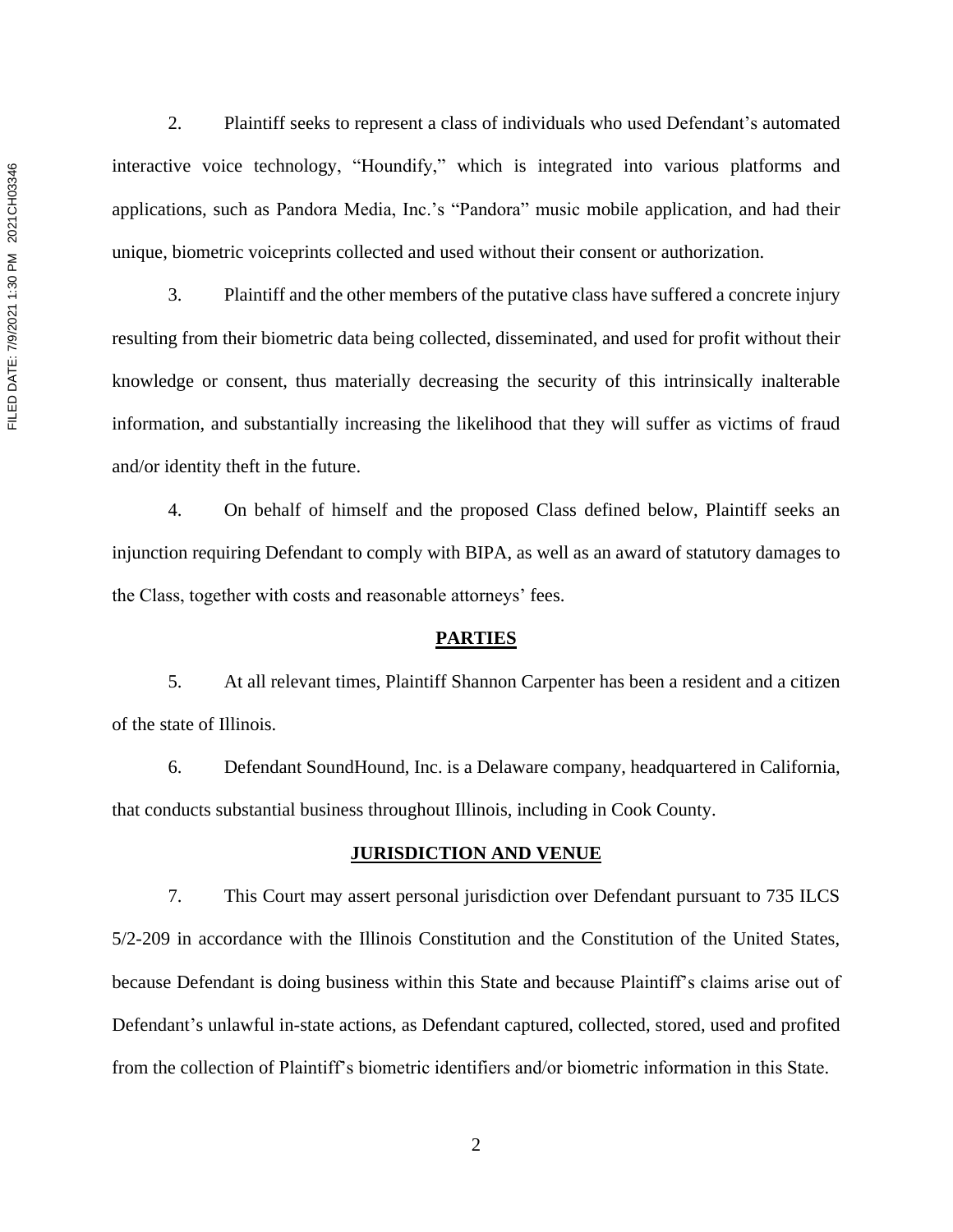8. Venue is proper in Cook County pursuant to 735 ILCS 5/2-101, because Defendant is doing business in Cook County and thus resides there under § 2-102.

### **THE BIOMETRIC INFORMATION PROTECTION ACT**

9. "Biometrics" refers to a "biology-based set[s] of measurements." *Rivera v. Google Inc.*, 238 F. Supp. 3d 1088, 1094 (N.D. Ill. 2017). Specifically, "biometrics" are "a set of measurements of a specified physical component (eye, finger, voice, hand, face)." *Id.* at 1296.

10. BIPA was enacted in 2008 in order to safeguard individuals' biometrics as the result of the "very serious need [for] protections for the citizens of Illinois when it [comes to their] biometric information." Illinois House Transcript, 2008 Reg. Sess. No. 276. BIPA is codified as Act 14 in Chapter 740 of the Illinois Compiled Statutes.

11. As set forth in BIPA, biologically unique identifiers, such as a person's unique voiceprint, cannot be changed. 740 ILCS 14/5(c). The inalterable nature of biologically unique identifiers presents a heightened risk when an individual's biometrics are not protected in a secure and transparent fashion. 740 ILCS  $14/5(d)$ –(g).

12. As a result of the need for enhanced protection of biometrics, BIPA imposes various requirements on private entities that collect or maintain individuals' biometrics, including voiceprints.

13. Among other things, BIPA seeks to regulate "the collection, use, safeguarding, handling, storage, retention, and destruction of biometric identifiers and information." 740 ILCS 14/5(g). BIPA thus applies to entities that interact with two forms of Biometric Data: biometric "identifiers" and biometric "information." 740 ILCS 14/15(a)-(e).

14. BIPA defines a "biometric identifier" as any personal feature that is unique to an individual, including fingerprints, voiceprints, and hand geometry. "Biometric identifiers" are

FILED DATE: 7/9/2021 1:30 PM 2021CH03346 FILED DATE: 7/9/2021 1:30 PM 2021CH03346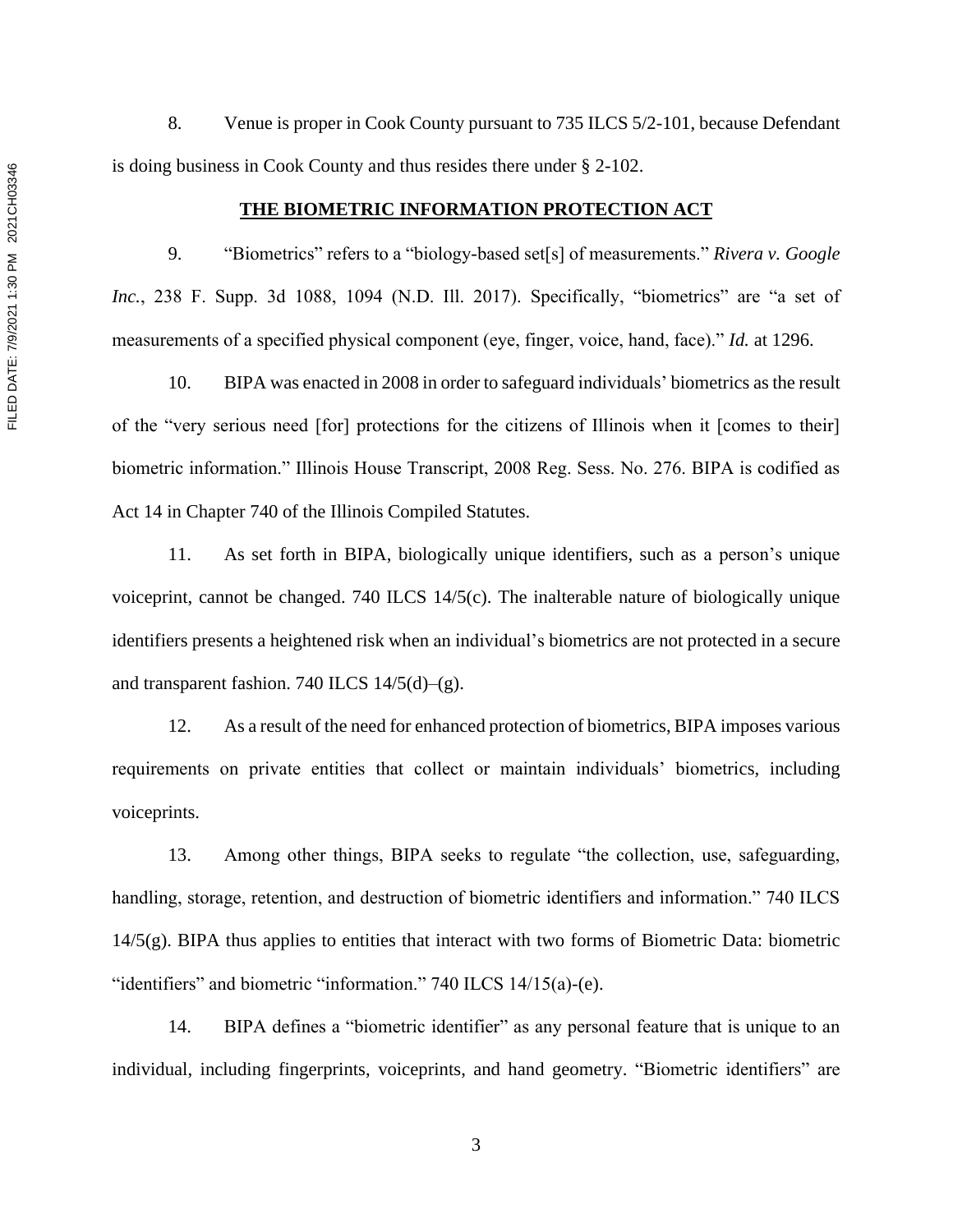physiological, as opposed to behavioral, characteristics. BIPA's text provides a non-exclusive list of protected "biometric identifiers," including "a retina or iris scan, fingerprint, voiceprint, or scan of hand or face geometry."740 ILCS 14/10.

15. "Biometric information" is defined by BIPA as "any information, regardless of how it is captured, converted, stored, or shared, based on an individual's biometric identifier used to identify an individual." *Id*. This definition helps ensure that information based on a biometric identifier that can be used to identify a person is covered by BIPA. Collectively, biometric identifies and biometric information are known as "biometrics."

16. In BIPA, the Illinois General Assembly identified four distinct activities thatmay subject private entities to liability:

- a. possessing biometrics without a proper publicly available policy, 740 ILCS  $14/15(a)$ ;
- b. collecting biometrics, 740 ILCS 14/15(b);
- c. profiting from biometrics, 740 ILCS 14/15(c); and
- d. disclosing biometrics, 740 ILCS 14/15(d).

17. As the Illinois Supreme Court has held, BIPA "codified that individuals possess a right to privacy in and control over their biometric identifiers and biometric information." *Rosenbach v. Six Flags Entm't Corp*., 2019 IL 123186, ¶ 33, 129 N.E.3d 1197, 1206 (Ill. 2019). The Illinois Supreme Court further held that when a private entity fails to comply with BIPA "that violation constitutes an invasion, impairment, or denial of the statutory rights of any person or customer whose biometric identifier or biometric information is subject to the breach." *Id.*

## **A. Collecting Biometric Data Under Section 15(b) of BIPA.**

18. BIPA imposes three requirements that must be satisfied before any private entity may "collect, capture . . . or otherwise obtain" an individual's biometrics: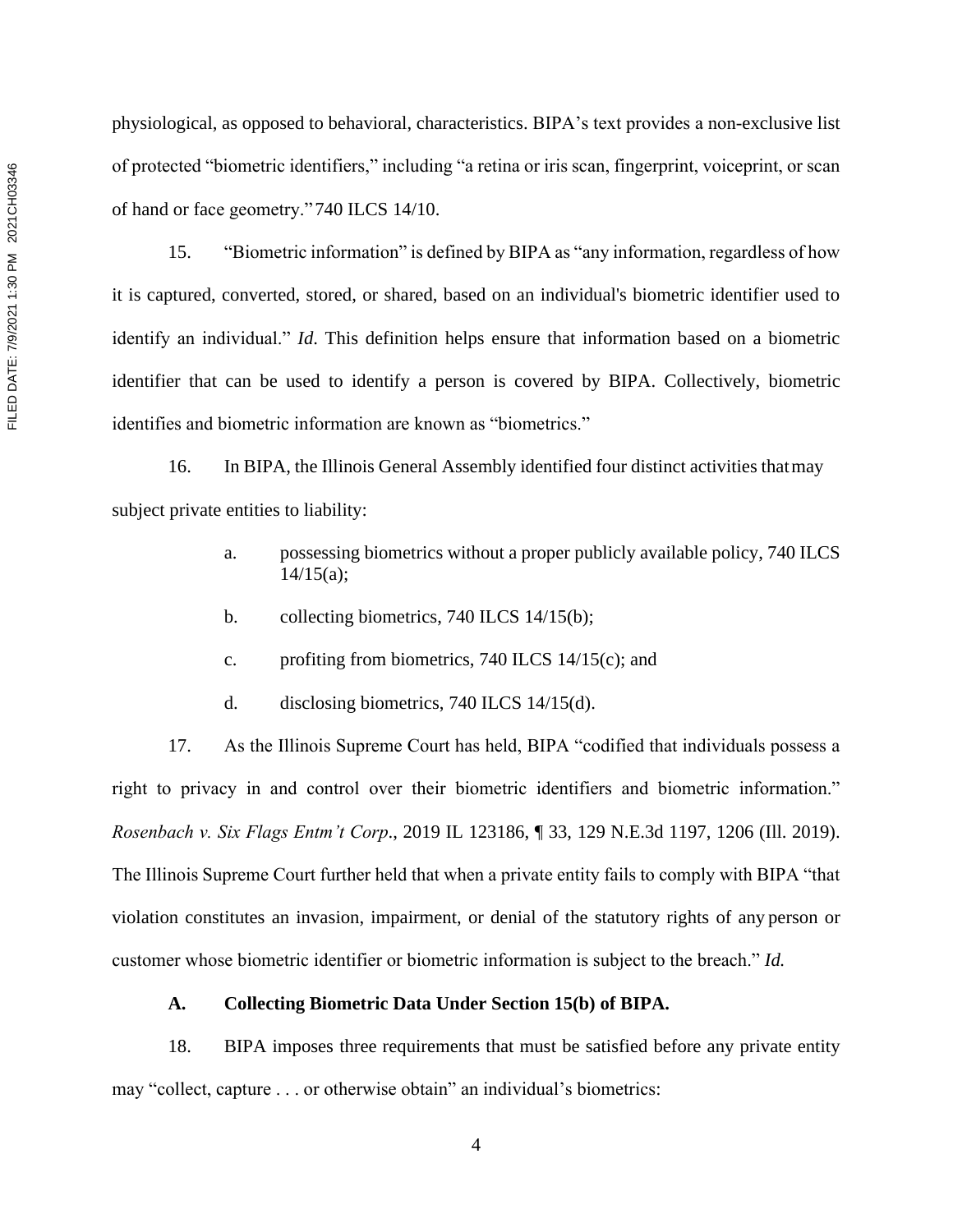- a. First, the private entity must inform the individual in writing that the individual's biometric information is being collected or stored. 740 ILCS  $14/15(b)(1)$ .
- b. Second, the private entity must inform the individual in writing of the purpose and length of time for which their biometric information is being collected, stored, and used. 740 ILCS 14/15(b)(2).
- c. Finally, the private entity must receive a written release executed by the individual or a legally authorized representative. 740 ILCS  $14/15(b)(3)$ .

19. BIPA defines a "written release," outside the employment context, to mean "informed written consent." 740 ILCS 14/10.

# **B. BIPA's Unqualified Prohibition on Profiting from Biometric Data Under Section 15(c).**

20. BIPA additionally bars private entities from profiting from individuals' biometrics.

Section 15(c) provides as follows:

No private entity in possession of a biometric identifier or biometric information may sell, lease, trade, or otherwise profit from a person's or a customer's biometric identifier or biometric information.

740 ILCS 14/15(c).

21. Section 15(c) is an unqualified prohibition on profiting from Biometric Data.

# **C. Disseminating Biometric Data Under Section 15(d).**

22. BIPA also prohibits the "disclos[ure], redisclos[ure], or other[] disseminat[ion]"

of biometrics without consent, unless the "disclosure or redisclosure completes a financial transaction" that is requested or authorized by the individual, is required by law, or is required in order to comply with a valid warrant or subpoena. 740 ILCS 14/15(d).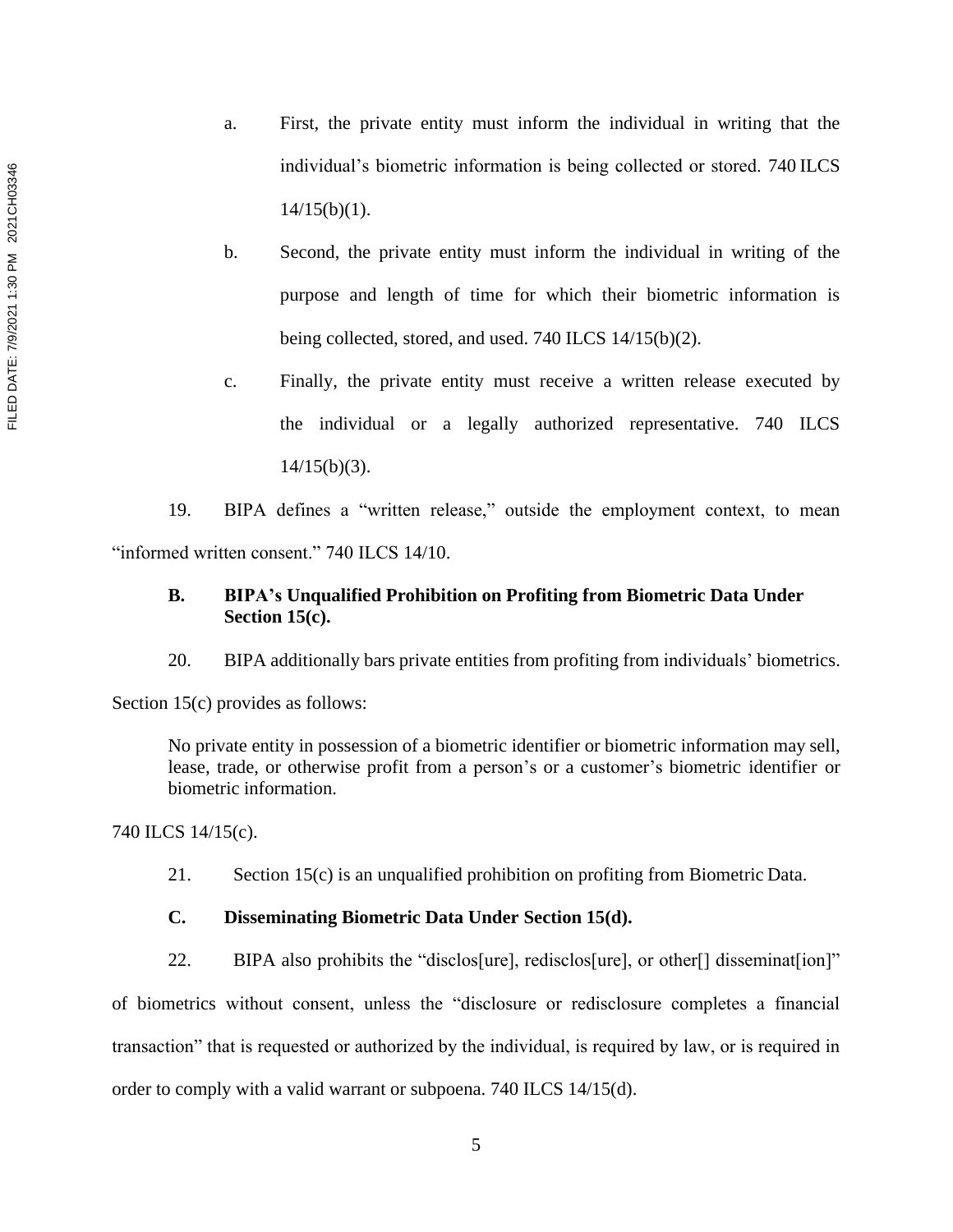### **FACTUAL BACKGROUND**

23. Defendant SoundHound, Inc. is an audio and speech recognition company which develops various software products and services for companies across the country that interact with thousands of Illinois residents daily. Defendant's products and services revolve around the integration of speech and voice recognition technology that utilize and rely on voiceprint biometrics.<sup>1</sup>

24. One of SoundHound's software offerings, coined by Defendant as "Powered by 'Houndify'" (hereinafter referenced as "Houndify"), adds intelligent voice assistant technology, a conversational interface, and advanced voice recognition to its customers' services. 2

25. Critically, Houndify's voice assistant technology incorporates voice recognition technologies which rely on voiceprint biometrics to identify "distinct individual speakers for customized responses to the same spoken phrases."<sup>3</sup>

26. For example, Pandora Media, Inc. ("Pandora") utilizes SoundHound's Houndify platform to power the voice assistant on its Pandora mobile music application. 4

27. Pandora provides one of the largest music streaming services in the world, averaging 53 million monthly active listeners and 6.3 million paid subscribers.<sup>5</sup>

28. To implement a native smart assistant, Pandora, like numerous other SoundHound customers, purchased access to SoundHound's Houndify platform to utilize voice commands in its mobile application.

<sup>&</sup>lt;sup>1</sup> www.soundhound.com.

<sup>2</sup> www.houndify.com.

<sup>3</sup> www.houndify.com/technology.

<sup>4</sup> https://apnews.com/press-release/pr-businesswire/4ce78fe67b9d47efa03f94a9f164993f*.*

<sup>5</sup> www.businessofapps.com/data/pandora-statistics/.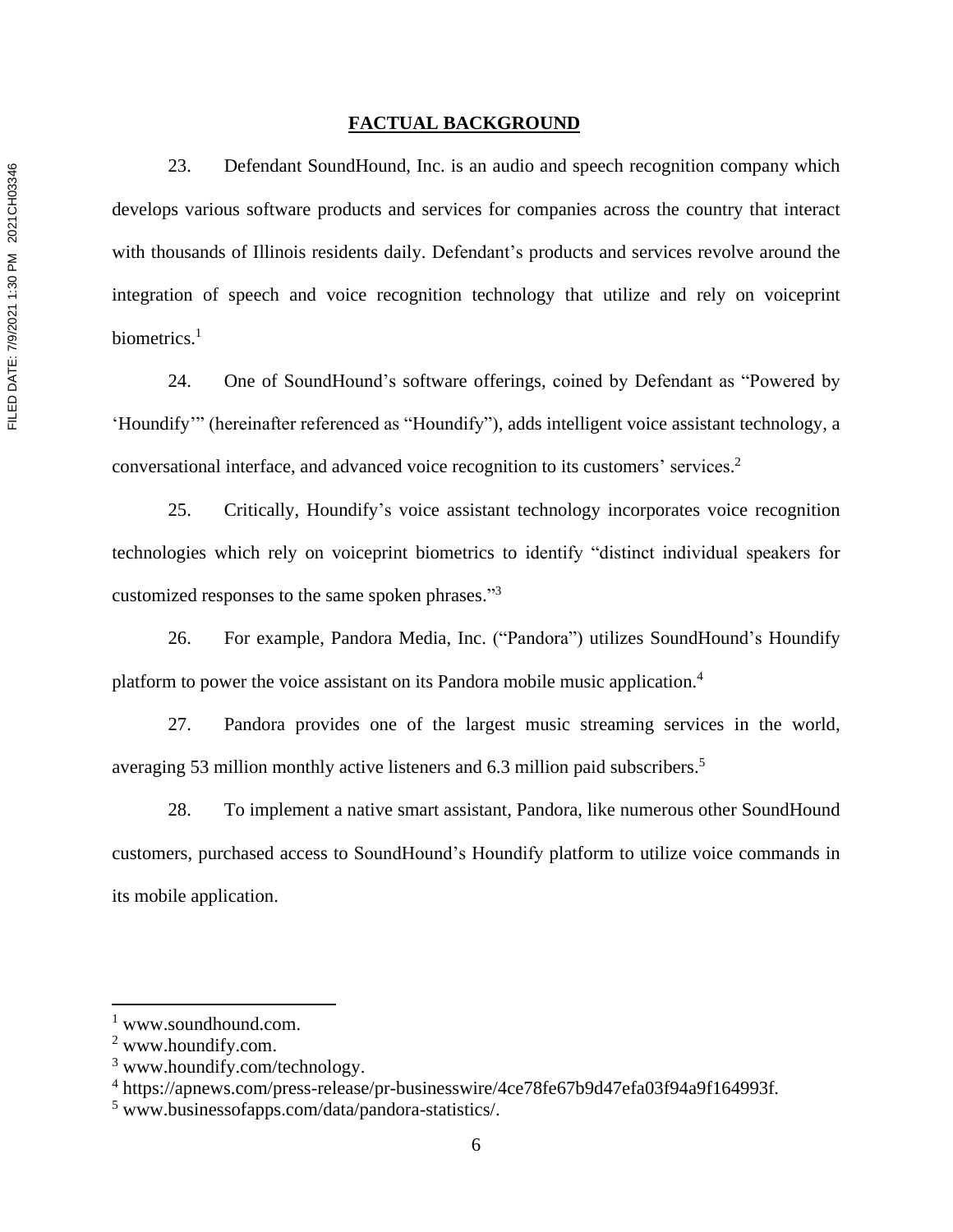29. When using Pandora's mobile application, users are prompted to use "Voice Mode" which allows listeners interact with the application "hands-free"<sup>6</sup> and perform actions such as changing stations, volume control, and deliver personalized music, as well as more open ended and interactive requests such as asking "what song is this?" or "add this song to my playlist."

30. Pandora's Voice Mode incorporates Defendant's "Biometric Speaker ID" "wake word" technology which stores users' unique voiceprints to enable it to quickly identify when the "wake word" is spoken by a particular person and trigger the application to listen to any further commands. 8

31. Like thousands of other Illinois residents, Plaintiff interacted with SoundHound's voice recognition technology and had his voiceprint biometrics collected when he used Voice Mode on Pandora's mobile application beginning at least as early as April 2021.

32. Plaintiff used Pandora's mobile application while working and regularly utilized Pandora's "wake word" in order to trigger the application's hands-free features so that he would not have to be distracted from his work.

33. Like the other members of the class, the moment that Plaintiff interacted with SoundHound's "wake word" voice recognition technology, his unique voiceprint was obtained by SoundHound through its Houndify platform so that it could identify him and interpret his request to use Pandora's Voice Mode.

<sup>6</sup> https://apnews.com/press-release/pr-businesswire/4ce78fe67b9d47efa03f94a9f164993f. <sup>7</sup> https://voices.soundhound.com/pandora-launches-voice-mode-in-mobile-app-powered-byhoundify-7d9091c66817/.

<sup>8</sup> www.houndify.com/products/wake-word; https://apnews.com/press-release/prbusinesswire/4ce78fe67b9d47efa03f94a9f164993f;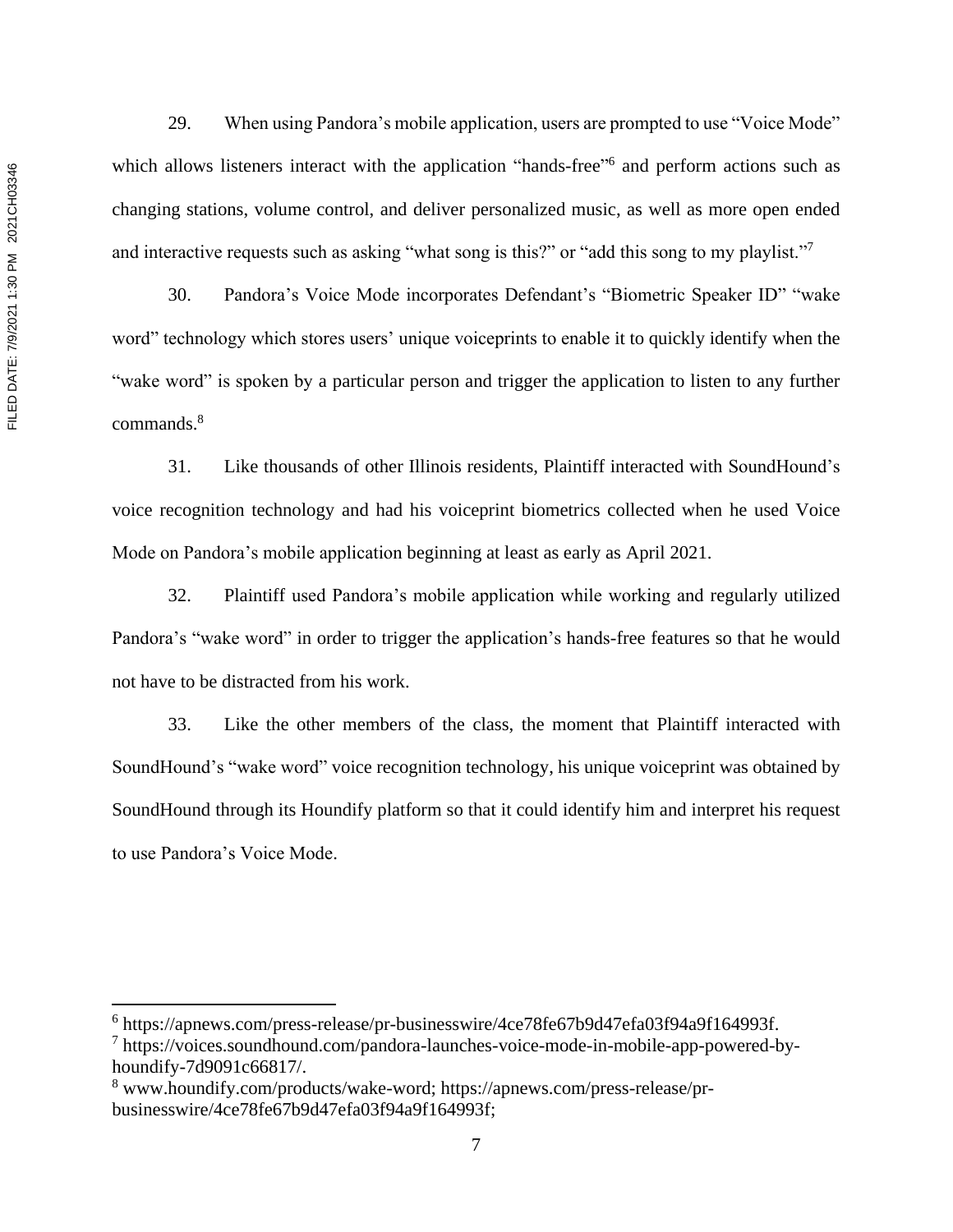34. However, even though Defendant obtained Plaintiff's and the other Class members' voice biometrics through its Houndify platform, Defendant failed to obtain proper written consent as required by BIPA to collect their voice biometrics.

35. Furthermore, Defendant also failed to make a publicly available policy disclosing Defendant's collection, storage, deletion, retention and security practices regarding the biometric information in its possession.

36. Defendant also unlawfully profited from the biometrics it obtained from users of the Houndify powered voice assistants, including Plaintiff and other Class members, as Defendant was paid by third parties, such as Pandora, for their use of Defendant's Houndify powered voice assistants.

# **CLASS ALLEGATIONS**

37. Plaintiff brings this action on behalf of himself and a class of similarly situated individuals pursuant to 735 ILCS § 5/2-801. Plaintiff seeks to represent a Class (unless otherwise noted, "Class") defined as follows:

**Class**: All individuals whose voiceprint biometric identifiers or biometric information were collected, captured, stored, transmitted, disseminated, or otherwise used by Defendant within the state of Illinois any time within the applicable limitations period and for whom Defendant does not have any written record of consent to do so.

38. Excluded from the Class are any members of the judiciary assigned to preside over this matter; any officer or director of Defendant; and any immediate family of such officer or director.

39. There are thousands of members of the Class, making the members of the Class so numerous that joinder of all members is impracticable. Although the exact number of members of the Class is currently unknown to Plaintiff, the members can be easily identified through Defendant's records, and records maintained by Defendant's customers.

8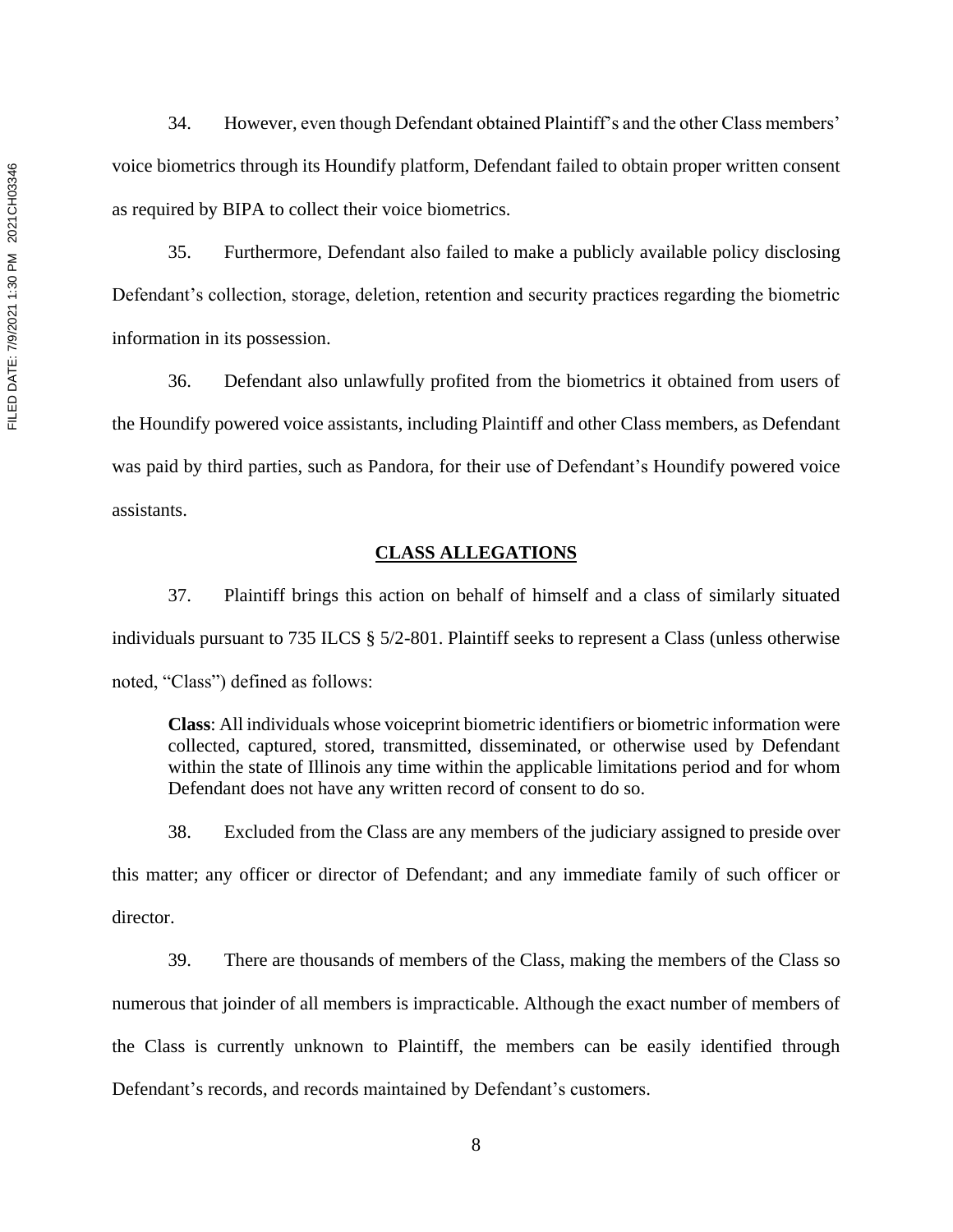40. Plaintiff's claims are typical of the claims of the Class he seeks to represent, because the basis of Defendant's liability to Plaintiff and the Class is substantially the same, and because Defendant's conduct has resulted in similar injuries to Plaintiff and to the Class.

41. There are many questions of law and fact common to the claims of Plaintiff and the Class, and those questions predominate over any questions that may affect individual members of the Class. Common questions for the Class include, but are not limited to, the following:

- a. Whether Defendant collects, captures, or otherwise obtains voiceprint biometric identifiers or biometric information from Illinois residents who interact with its Houndify platform;
- b. Whether Defendant disseminated voiceprint biometric information of the Class members;
- c. Whether Defendant obtained a written release from the Class members before capturing, collecting, or otherwise obtaining their voiceprint biometric identifiers or biometric information;
- d. Whether Defendant's conduct violates BIPA;
- e. Whether Defendant's BIPA violations are willful or reckless; and
- f. Whether Plaintiff and the Class are entitled to damages and injunctive relief.

42. Absent a class action, most members of the Class would find the cost of litigating their claims to be prohibitively expensive and would thus have no effective remedy. The class treatment of common questions of law and fact is superior to multiple individual actions or piecemeal litigation in that it conserves the resources of the courts and the litigants and promotes consistency and efficiency of adjudication.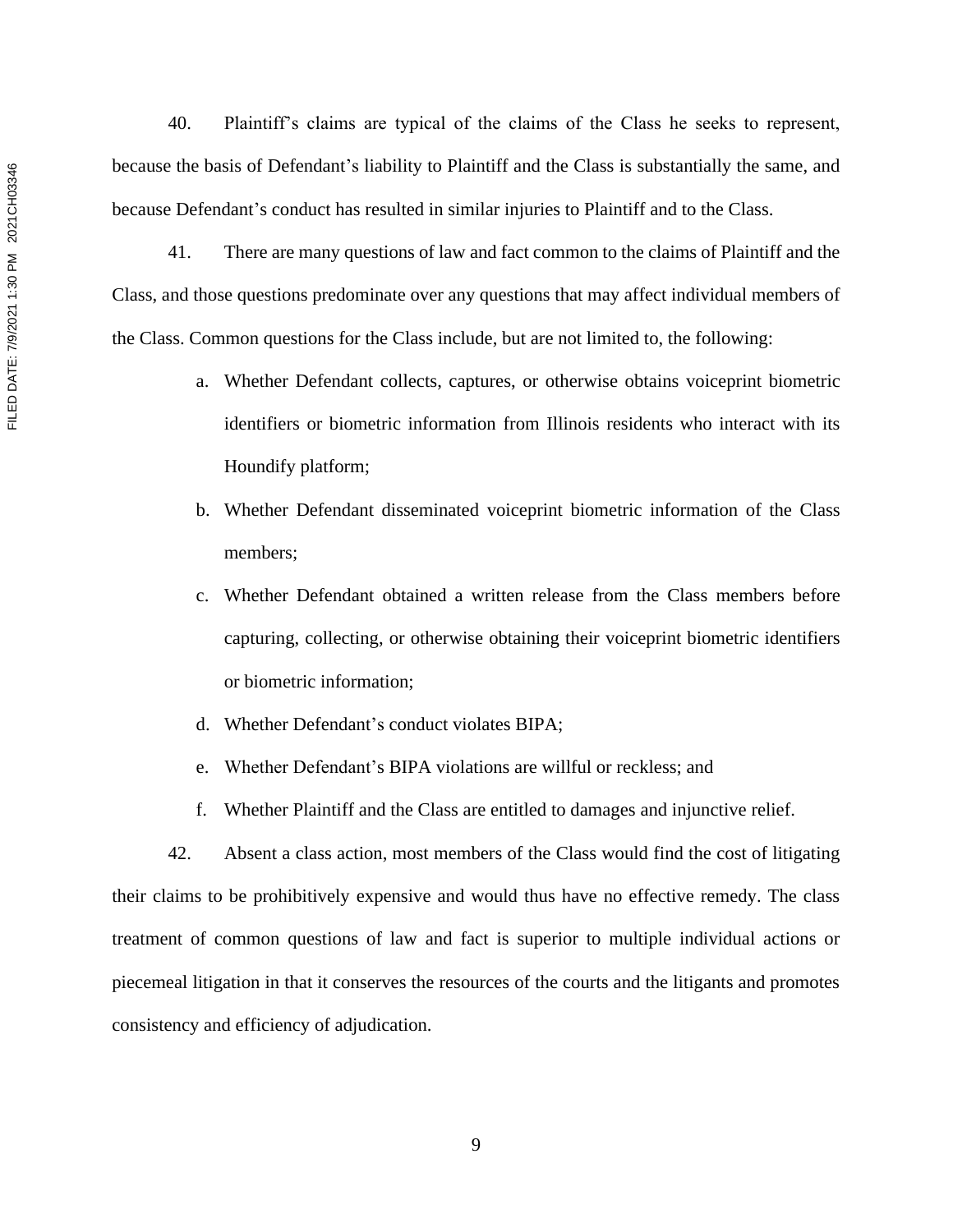43. Plaintiff will fairly and adequately represent and protect the interests of the other members of the Class he seeks to represent. Plaintiff has retained counsel with substantial experience in prosecuting complex litigation and class actions. Plaintiff and his counsel are committed to vigorously prosecuting this action on behalf of the other members of the Class and have the financial resources to do so. Neither Plaintiff nor his counsel has any interest adverse to those of the other members of the Class.

44. Defendant has acted and failed to act on grounds generally applicable to the Plaintiff and the other members of the Class, requiring the Court's imposition of uniform relief to ensure compatible standards of conduct toward the members of the Class and making injunctive or corresponding declaratory relief appropriate for the Class as a whole.

## **COUNT I Violations of the Illinois Biometric Information Privacy Act, 740 ILCS 14/1,** *et seq***. (On behalf of Plaintiff and the Class)**

45. Plaintiff incorporates the foregoing allegations as if fully set forth herein.

46. Defendant SoundHound is a private entity under BIPA.

47. BIPA requires a private entity, such as Defendant, to obtain informed written consent from individuals before acquiring their biometric information. Specifically, BIPA makes it unlawful to "collect, capture, purchase, receive through trade, or otherwise obtain a person's or customer's biometric identifiers or biometric information unless [the entity] first: (1) informs the subject . . . in writing that a biometric identifier or biometric information is being collected or stored; (2) informs the subject . . . in writing of the specific purpose and length of for which a biometric identifier or biometric information is being captured, collected, stored, and used; and (3) receives a written release executed by the subject of the biometric identifier or biometric information . . . ." 740 ILCS 14/15(b).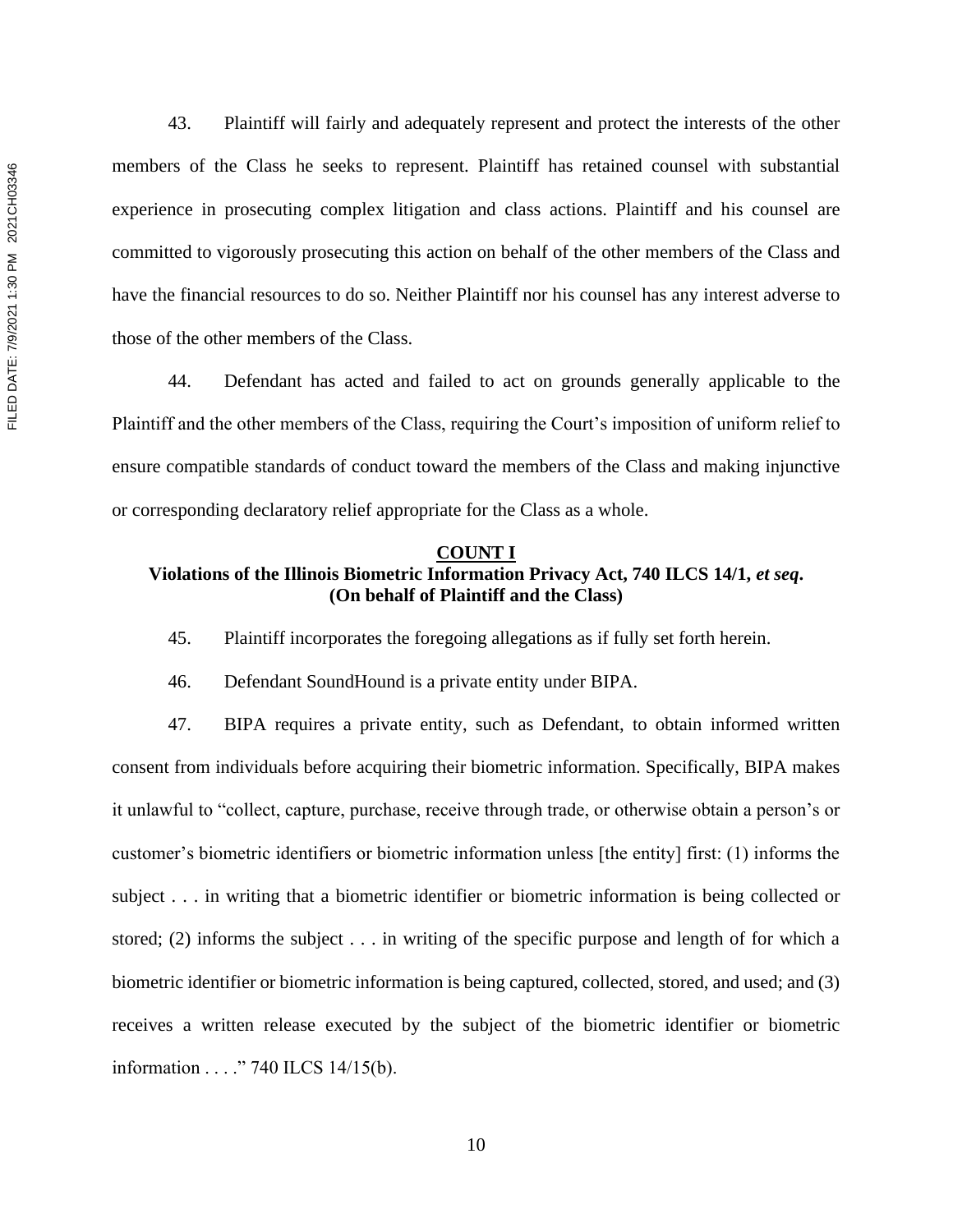FILED DATE: 7/9/2021 1:30 PM 2021CH03346 FILED DATE: 7/9/2021 1:30 PM 2021CH03346

48. Plaintiff and the other Class members have had their "biometric identifiers," namely their voiceprints, collected, captured, or otherwise obtained by Defendant when they interacted with its Houndify "wake word" voiceprint biometric technology. 740 ILCS 14/10.

49. Each instance when Plaintiff and the other Class members interacted with Defendant's Houndify "wake word" voiceprint recognition technology, Defendant captured, collected, stored, and/or used Plaintiff's and the other Class members' voiceprint biometric identifiers without valid consent and without complying with and, thus, in violation of BIPA.

50. Defendant's practice with respect to capturing, collecting, storing, and using biometrics fails to comply with applicable BIPA requirements:

- a. Defendant failed to inform Plaintiff and the members of the Class in writing that their biometrics were being collected and stored, prior to such collection or storage, as required by 740 ILCS  $14/15(b)(1)$ ;
- b. Defendant failed to inform Plaintiff and the Class in writing of the specific purpose for which their biometrics were being captured, collected, stored, and used, as required by 740 ILCS 14/15(b)(2);
- c. Defendant failed to inform Plaintiff and the Class in writing the specific length of term their biometrics were being captured, collected, stored, and used, as required by 740 ILCS 14/15(b)(2);
- d. Defendant failed to obtain a written release, as required by  $740$  ILCS  $14/15(b)(3)$ ; and
- e. Defendant failed to obtain informed consent to disclose or disseminate the Class' biometrics to its customers such as Pandora, as required by 740 ILCS 14/15(d)(1).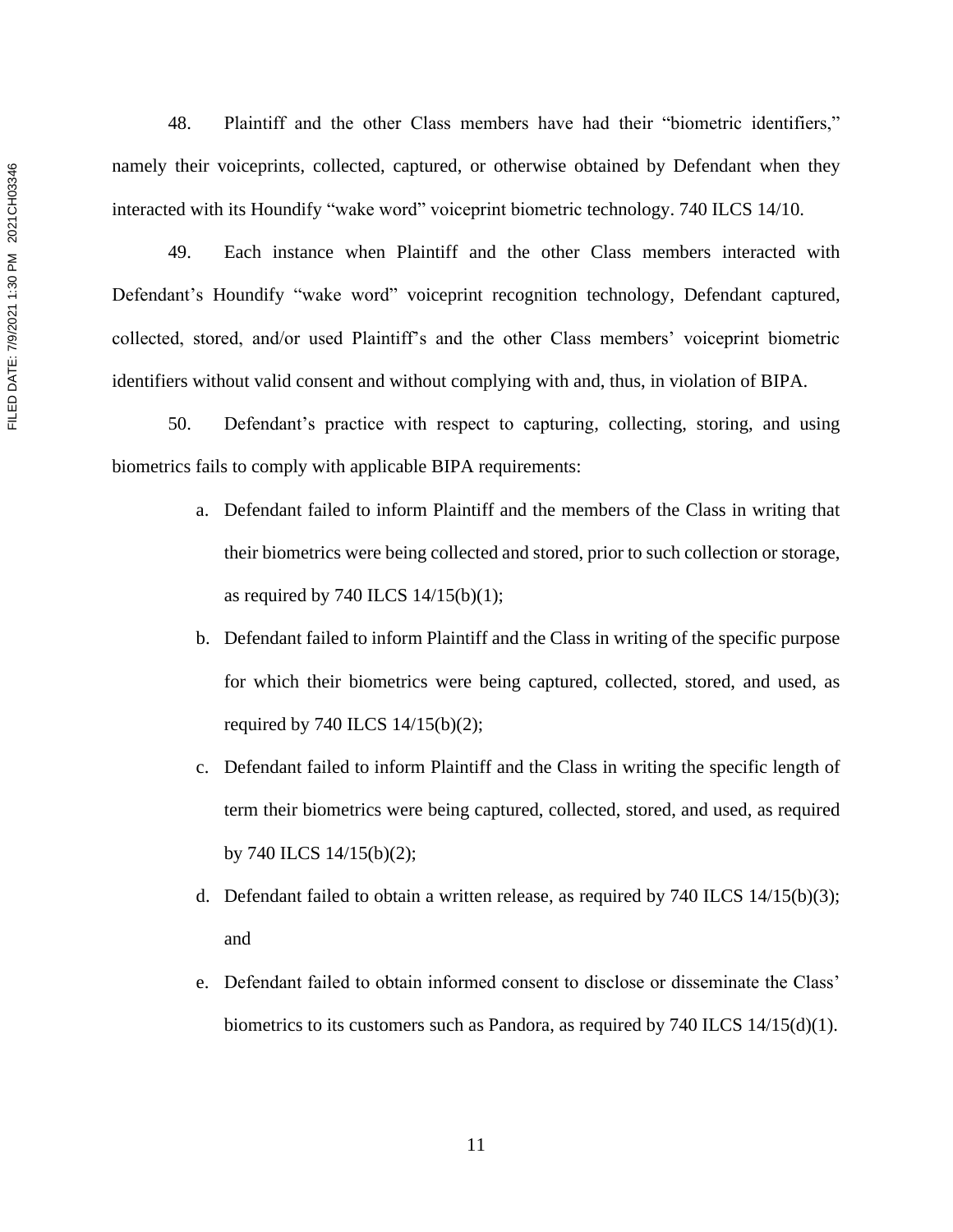51. By providing paying customers its Houndify "wake word" voiceprint biometric technology without any of the privacy protections required by BIPA, Defendant profited from Plaintiff's and the other Class members' voiceprint biometric identifiers in violation of 740 ILCS 14/15(c). Defendant knew, or was reckless in not knowing, that its "wake word" voiceprint recognition technology which thousands of Illinois residents interacted with would be subject to the provisions of BIPA, yet failed to comply with the statute.

52. By capturing, collecting, storing, using, and disseminating Plaintiff's and the Class' voiceprint biometrics as described herein, Defendant denied Plaintiff and the Class their right to statutorily required information and violated their respective rights to biometric information privacy, as set forth in BIPA.

53. BIPA provides for statutory damages of \$5,000 for each willful and/or reckless violation of BIPA and, alternatively, damages of \$1,000 for each negligent violation of BIPA. 740 ILCS 14/20(1)-(2).

54. Defendant's violations of BIPA, a statute that has been in effect since 2008, were knowing and willful, or were at least in reckless disregard of the statutory requirements. Alternatively, Defendant negligently failed to comply with BIPA.

55. Accordingly, with respect to Count I, Plaintiff, individually and on behalf of the proposed Class, prays for the relief set forth below.

#### **PRAYER FOR RELIEF**

WHEREFORE, Plaintiff, on behalf of himself and the proposed Class, respectfully requests that this Court enter an Order:

> a. Certifying the Class as defined above, appointing Plaintiff as class representative and the undersigned as class counsel;

FILED DATE: 7/9/2021 1:30 PM 2021CH03346 FILED DATE: 7/9/2021 1:30 PM 2021CH03346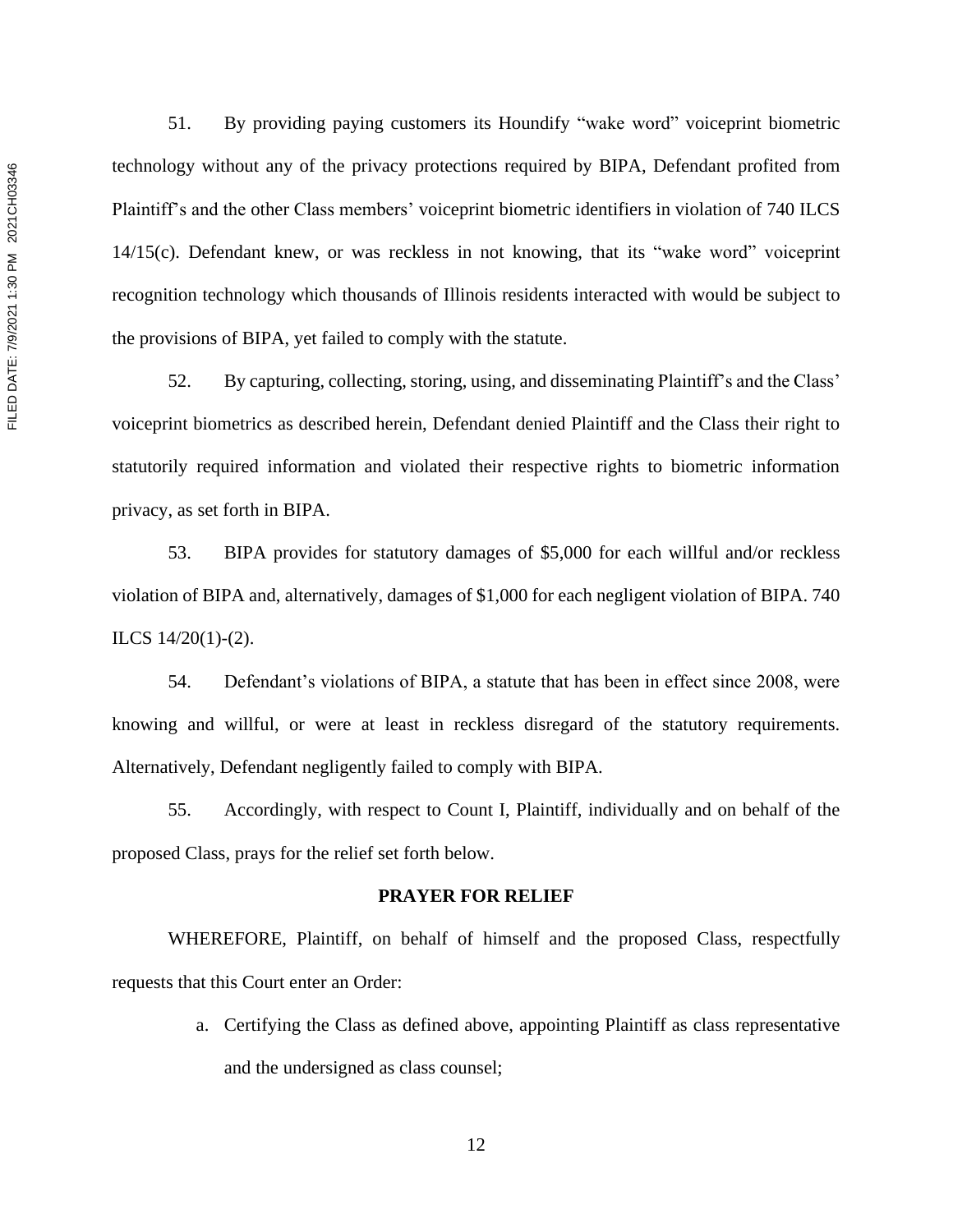- b. Declaring that Defendant's actions, as set forth herein, violate BIPA;
- c. Awarding injunctive and equitable relief as necessary to protect the interests of Plaintiff and the Class by requiring Defendant to comply with BIPA;
- d. Awarding statutory damages of \$5,000 for each willful and/or reckless violation of the BIPA, pursuant to 740 ILCS 14/20(2);
- e. Awarding statutory damages of \$1,000 for each negligent violation of the BIPA, pursuant to 740 ILCS 14/20(1);
- f. Awarding reasonable attorneys' fees, costs, and other litigation expenses, pursuant to 740 ILCS 14/20(3);
- g. Awarding pre- and post-judgment interest, as allowable by law; and
- h. Awarding such further and other relief as the Court deems just and equitable.

## **JURY DEMAND**

Plaintiff requests trial by jury of all claims that can be so tried.

Dated: July 9, 2021, Respectfully Submitted,

SHANNON CARPENTER, individually and on behalf of a class of similarly situated individuals

By: /s/ Eugene Y. Turin Eugene Y. Turin *One of Plaintiff's Attorneys*

Colin P. Buscarini Jordan R. Frysinger MCGUIRE LAW, P.C. 55 W. Wacker Drive, 9th Fl. Chicago, IL 60601 Tel: (312) 893-7002 eturin@mcgpc.com cbuscarini@mcgpc.com jfrysinger@mcgpc.com

*Attorneys for Plaintiff and the Putative Class*